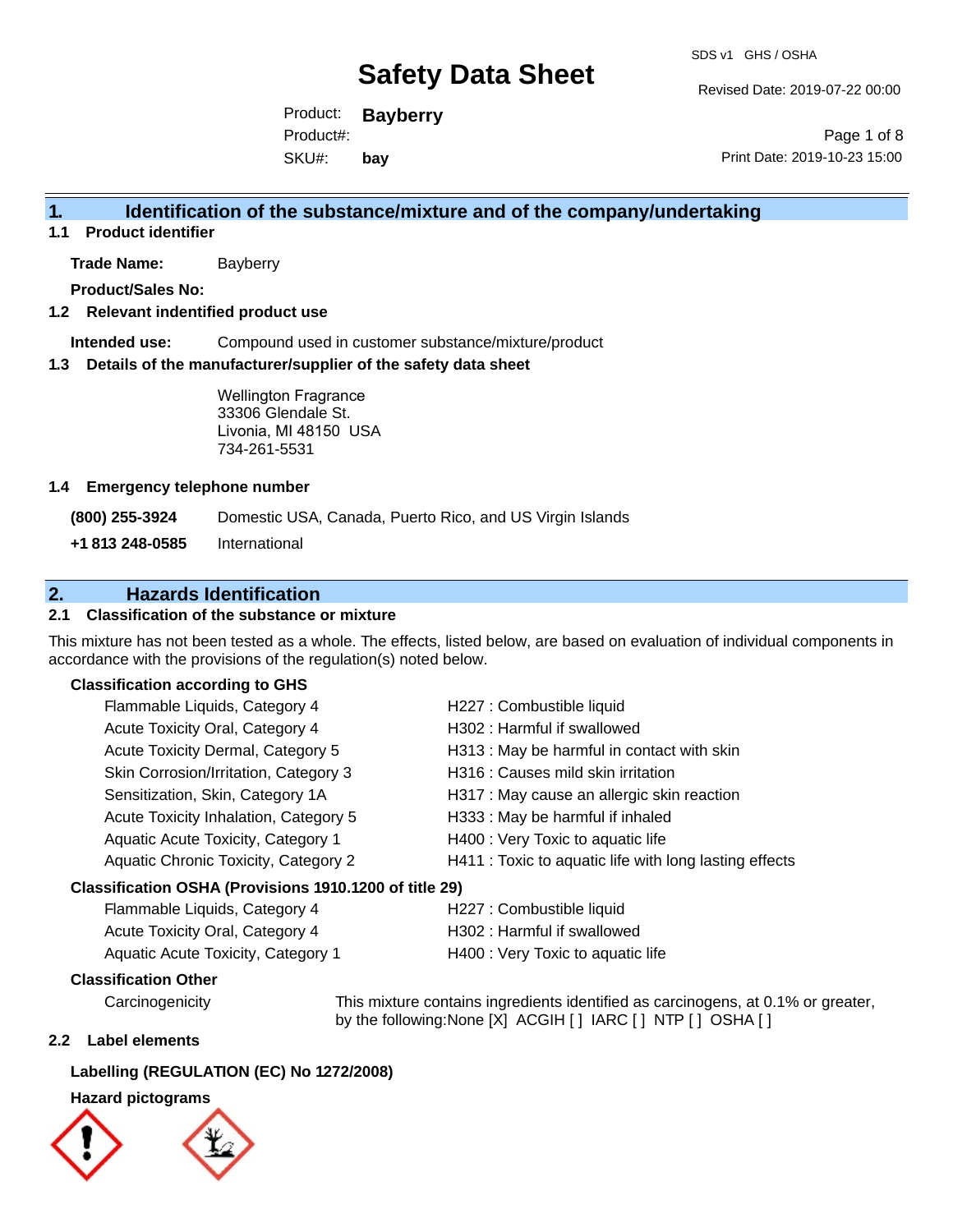Revised Date: 2019-07-22 00:00

Product: **Bayberry** SKU#: Product#: **bay**

Page 2 of 8 Print Date: 2019-10-23 15:00

| <b>Signal Word: Warning</b>     |                                                                                                                                       |
|---------------------------------|---------------------------------------------------------------------------------------------------------------------------------------|
| <b>Hazard statments</b>         |                                                                                                                                       |
| H <sub>227</sub>                | Combustible liquid                                                                                                                    |
| H302                            | Harmful if swallowed                                                                                                                  |
| H313                            | May be harmful in contact with skin                                                                                                   |
| H316                            | Causes mild skin irritation                                                                                                           |
| H317                            | May cause an allergic skin reaction                                                                                                   |
| H333                            | May be harmful if inhaled                                                                                                             |
| H400                            | Very Toxic to aquatic life                                                                                                            |
| H411                            | Toxic to aquatic life with long lasting effects                                                                                       |
| <b>Precautionary Statements</b> |                                                                                                                                       |
| <b>Prevention:</b>              |                                                                                                                                       |
| P235                            | Keep cool                                                                                                                             |
| P264                            | Wash hands thoroughly after handling                                                                                                  |
| P270                            | Do not eat, drink or smoke when using this product                                                                                    |
| P <sub>272</sub>                | Contaminated work clothing should not be allowed out of the workplace                                                                 |
| P273                            | Avoid release to the environment                                                                                                      |
| <b>Response:</b>                |                                                                                                                                       |
| P301 + P312 + P330              | IF SWALLOWED: Call a POISON CENTER or doctor/physician if you feel unwell Rinse<br>mouth                                              |
| $P302 + P352$                   | IF ON SKIN: Wash with soap and water                                                                                                  |
| P304 + P312                     | IF INHALED: Call a POISON CENTER or doctor/physician if you feel unwell                                                               |
| $P333 + P313$                   | If skin irritation or a rash occurs: Get medical advice/attention                                                                     |
| P363                            | Wash contaminated clothing before reuse                                                                                               |
| P370 + P378                     | In case of fire: Use Carbon dioxide (CO2), Dry chemical, or Foam for extinction. Do not use<br>a direct water jet on burning material |
| P391                            | <b>Collect Spillage</b>                                                                                                               |
| 2.3<br><b>Other Hazards</b>     |                                                                                                                                       |

**no data available**

## **3. Composition/Information on Ingredients**

### **3.1 Mixtures**

This product is a complex mixture of ingredients, which contains among others the following substance(s), presenting a health or environmental hazard within the meaning of the UN Globally Harmonized System of Classification and Labeling of Chemicals (GHS):

| CAS#<br>Ingredient     | EC#       | Conc.<br>Range | <b>GHS Classification</b> |
|------------------------|-----------|----------------|---------------------------|
| 120-51-4               | 204-402-9 | $60 - 70%$     | H302; H313; H400; H411    |
| <b>Benzyl Benzoate</b> |           |                |                           |
| $125 - 12 - 2$         | 204-727-6 | $10 - 20 \%$   | H227; H316; H401          |
| Isobornyl acetate      |           |                |                           |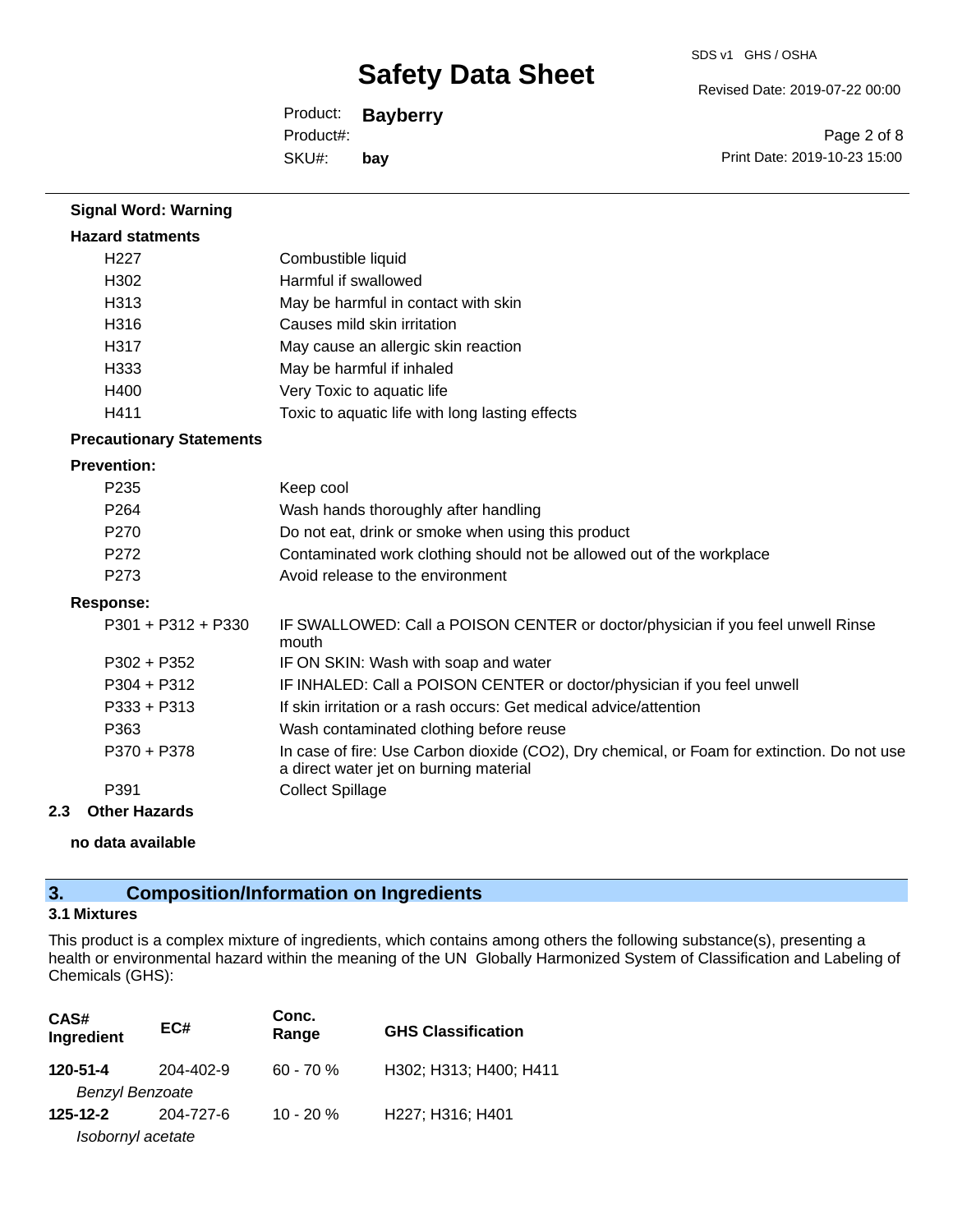SDS v1 GHS / OSHA

Revised Date: 2019-07-22 00:00

Print Date: 2019-10-23 15:00

Page 3 of 8

Product: **Bayberry**

Product#:

SKU#: **bay**

| CAS#<br>Ingredient                                       | EC#       | Conc.<br>Range | <b>GHS Classification</b>           |
|----------------------------------------------------------|-----------|----------------|-------------------------------------|
| $97 - 53 - 0$                                            | 202-589-1 | $2 - 5%$       | H303; H316; H317; H319; H401        |
| Eugenol                                                  |           |                |                                     |
| 140-11-4                                                 | 205-399-7 | $2 - 5 \%$     | H303; H401; H412                    |
| Benzyl acetate                                           |           |                |                                     |
| 5989-27-5                                                | 227-813-5 | $2 - 5%$       | H226; H304; H315; H317; H400; H410  |
| Limonene                                                 |           |                |                                     |
| 118-58-1                                                 | 204-262-9 | $1 - 2 \%$     | H303; H317; H320; H401; H412        |
| <b>Benzyl Salicylate</b>                                 |           |                |                                     |
| 32210-23-4                                               | 250-954-9 | $1 - 2 \%$     | H303; H317; H401                    |
| 4-tert-Butylcyclohexyl acetate                           |           |                |                                     |
| $104 - 55 - 2$                                           | 203-213-9 | $0.1 - 1.0 \%$ | H303; H312; H315; H317; H319; H401  |
| Cinnamal                                                 |           |                |                                     |
| $97 - 54 - 1$                                            | 202-590-7 | $0.1 - 1.0 %$  | H302; H312; H315; H317; H319; H332; |
| Iso Eugenol                                              |           |                | H335; H401                          |
| See Section 16 for full text of GHS classification codes |           |                |                                     |

See Section 16 for full text of GHS classification codes which where not shown in section 2 Total Hydrocarbon Content (%  $w/w$ ) = 3.39

| 4.                                                                                | <b>First Aid Measures</b>                             |                                                                                                               |  |
|-----------------------------------------------------------------------------------|-------------------------------------------------------|---------------------------------------------------------------------------------------------------------------|--|
| 4.1                                                                               | <b>Description of first aid measures</b>              |                                                                                                               |  |
| Inhalation:                                                                       |                                                       | Remove from exposure site to fresh air and keep at rest.<br>Obtain medical advice.                            |  |
|                                                                                   | <b>Eye Exposure:</b>                                  | Flush immediately with water for at least 15 minutes.<br>Contact physician if symptoms persist.               |  |
|                                                                                   | <b>Skin Exposure:</b>                                 | Remove contaminated clothes. Wash thoroughly with water (and soap).<br>Contact physician if symptoms persist. |  |
| Ingestion:                                                                        |                                                       | Rinse mouth with water and obtain medical advice.                                                             |  |
| Most important symptoms and effects, both acute and delayed<br>4.2                |                                                       |                                                                                                               |  |
| <b>Symptoms:</b>                                                                  |                                                       | no data available                                                                                             |  |
| <b>Risks:</b>                                                                     |                                                       | Refer to Section 2.2 "Hazard Statements"                                                                      |  |
| Indication of any immediate medical attention and special treatment needed<br>4.3 |                                                       |                                                                                                               |  |
| Treatment:                                                                        |                                                       | Refer to Section 2.2 "Response"                                                                               |  |
| 5.                                                                                | <b>Fire-Fighting measures</b>                         |                                                                                                               |  |
| 5.1                                                                               | <b>Extinguishing media</b>                            |                                                                                                               |  |
| Suitable:                                                                         |                                                       | Carbon dioxide (CO2), Dry chemical, Foam                                                                      |  |
| Unsuitable                                                                        |                                                       | Do not use a direct water jet on burning material                                                             |  |
| 5.2                                                                               | Special hazards arising from the substance or mixture |                                                                                                               |  |
|                                                                                   | <b>During fire fighting:</b>                          | Water may be ineffective                                                                                      |  |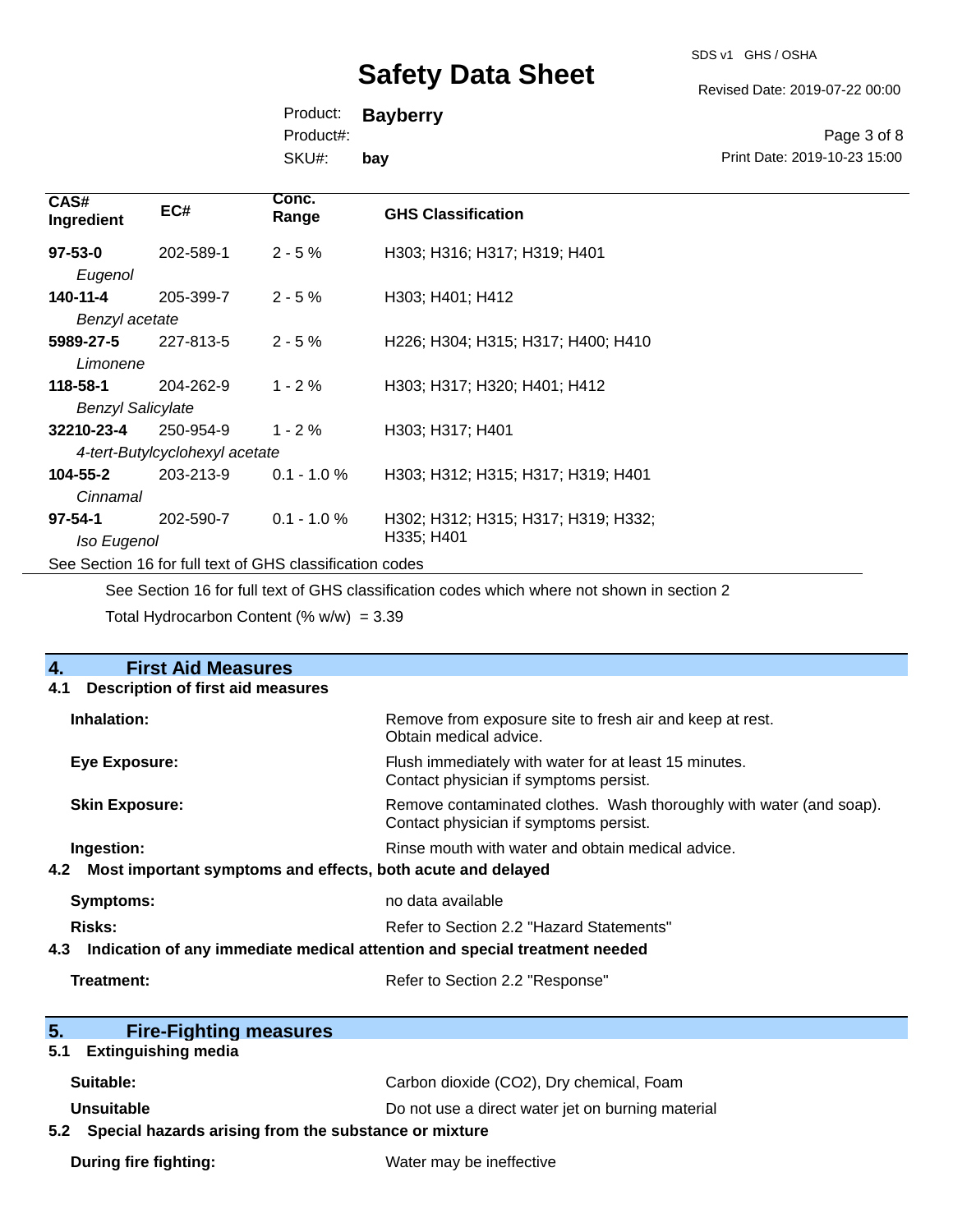SDS v1 GHS / OSHA

Revised Date: 2019-07-22 00:00

Product: **Bayberry** SKU#: Product#: **bay**

Page 4 of 8 Print Date: 2019-10-23 15:00

#### **5.3 Advice for firefighters**

**Further information:** Standard procedure for chemical fires

## **6. Accidental Release Measures**

## **6.1 Personal precautions, protective equipment and emergency procedures**

Avoid inhalation and contact with skin and eyes. A self-contained breathing apparatus is recommended in case of a major spill.

#### **6.2 Environmental precautions**

Keep away from drains, soil, and surface and groundwater.

#### **6.3 Methods and materials for containment and cleaning up**

Clean up spillage promptly. Remove ignition sources. Provide adequate ventilation. Avoid excessive inhalation of vapors. Gross spillages should be contained by use of sand or inert powder and disposed of according to the local regulations.

#### **6.4 Reference to other sections**

Not Applicable

## **7. Handling and Storage**

#### **7.1 Precautions for safe handling**

Apply according to good manufacturing and industrial hygiene practices with proper ventilation. Do not drink, eat or smoke while handling. Respect good personal hygiene.

#### **7.2 Conditions for safe storage, including any incompatibilities**

Store in a cool, dry and ventilated area away from heat sources and protected from light in tightly closed original container. Avoid uncoated metal container. Keep air contact to a minimum.

#### **7.3 Specific end uses**

No information available

### **8. Exposure Controls/Personal Protection**

#### **8.1 Control parameters**

**Exposure Limits: Component** ACGIH TWA ppm STEL ppm TWA ppm STEL ppm ACGIH OSHA OSHA **140-11-4** *Benzyl acetate* 10

**Engineering Controls:** Use local exhaust as needed.

#### **8.2 Exposure controls - Personal protective equipment**

| Eye protection:                | Tightly sealed goggles, face shield, or safety glasses with brow guards and side shields, etc.<br>as may be appropriate for the exposure |
|--------------------------------|------------------------------------------------------------------------------------------------------------------------------------------|
| <b>Respiratory protection:</b> | Avoid excessive inhalation of concentrated vapors. Apply local ventilation where appropriate.                                            |
| <b>Skin protection:</b>        | Avoid Skin contact. Use chemically resistant gloves as needed.                                                                           |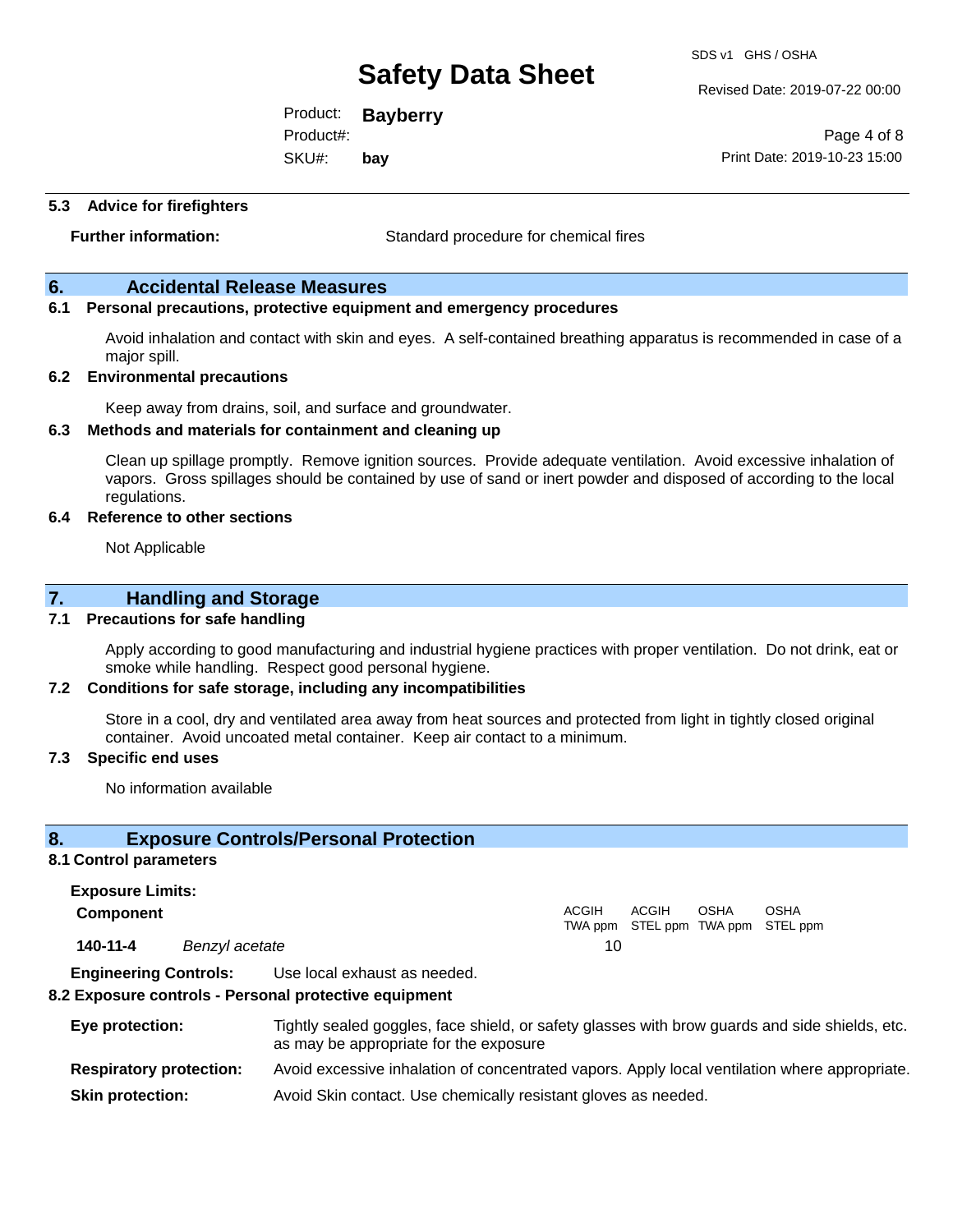Revised Date: 2019-07-22 00:00

Product: **Bayberry** SKU#: Product#: **bay**

Page 5 of 8 Print Date: 2019-10-23 15:00

## **9. Physical and Chemical Properties**

## **9.1 Information on basic physical and chemical properties**

| Appearance:                  | Liquid               |
|------------------------------|----------------------|
| Odor:                        | Conforms to Standard |
| Color:                       | Yellow (G4-7)        |
| <b>Viscosity:</b>            | Liquid               |
| <b>Freezing Point:</b>       | Not determined       |
| <b>Boiling Point:</b>        | Not determined       |
| <b>Melting Point:</b>        | Not determined       |
| <b>Flashpoint (CCCFP):</b>   | 197 F (91.67 C)      |
| <b>Auto flammability:</b>    | Not determined       |
| <b>Explosive Properties:</b> | None Expected        |
| <b>Oxidizing properties:</b> | None Expected        |
| Vapor Pressure (mmHg@20 C):  | 0.0381               |
| %VOC:                        | 0.04                 |
| Specific Gravity @ 25 C:     | 1.0720               |
| Density @ 25 C:              | 1.0690               |
| Refractive Index @ 20 C:     | 1.5420               |
| Soluble in:                  | Oil                  |

## **10. Stability and Reactivity**

| <b>10.1 Reactivity</b>                  | None                                               |
|-----------------------------------------|----------------------------------------------------|
| <b>10.2 Chemical stability</b>          | Stable                                             |
| 10.3 Possibility of hazardous reactions | None known                                         |
| <b>10.4 Conditions to avoid</b>         | None known                                         |
| 10.5 Incompatible materials             | Strong oxidizing agents, strong acids, and alkalis |
| 10.6 Hazardous decomposition products   | None known                                         |

## **11. Toxicological Information 11.1 Toxicological Effects**

Acute Toxicity Estimates (ATEs) based on the individual Ingredient Toxicity Data utilizing the "Additivity Formula"

| Acute toxicity - Oral - (Rat) mg/kg          | (LD50: 1865.4410) Harmful if swallowed                   |
|----------------------------------------------|----------------------------------------------------------|
| Acute toxicity - Dermal - (Rabbit) mg/kg     | (LD50: 3565.9163) May be harmful in contact with skin    |
| Acute toxicity - Inhalation - (Rat) mg/L/4hr | (LD50: 191.6369) May be harmful if inhaled               |
| <b>Skin corrosion / irritation</b>           | May be harmful if inhaled                                |
| Serious eye damage / irritation              | Not classified - the classification criteria are not met |
| <b>Respiratory sensitization</b>             | Not classified - the classification criteria are not met |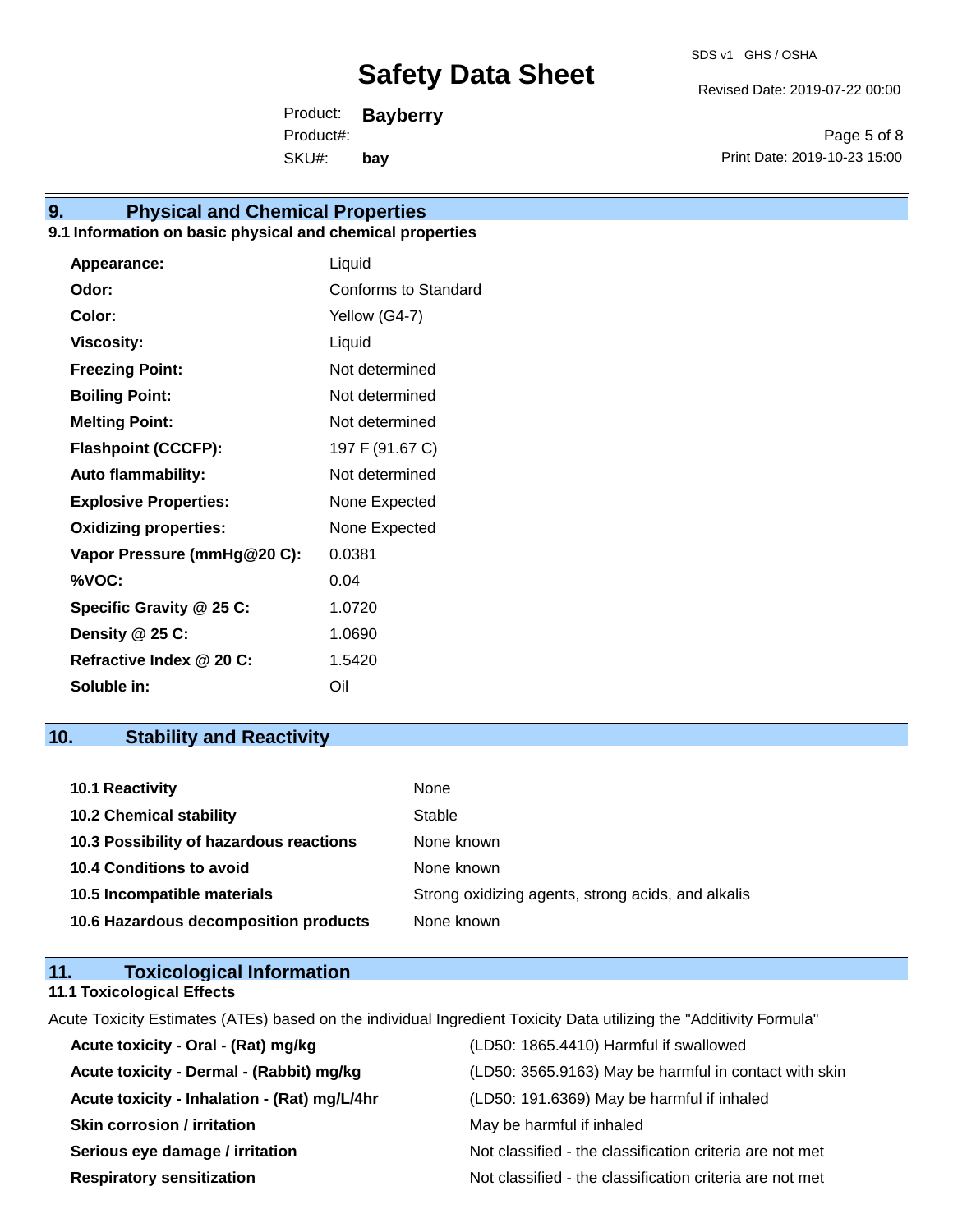SDS v1 GHS / OSHA

Revised Date: 2019-07-22 00:00

Product: **Bayberry** SKU#: Product#: **bay**

Page 6 of 8 Print Date: 2019-10-23 15:00

| <b>Skin sensitization</b>                          | May cause an allergic skin reaction                      |
|----------------------------------------------------|----------------------------------------------------------|
| <b>Germ cell mutagenicity</b>                      | Not classified - the classification criteria are not met |
| Carcinogenicity                                    | Not classified - the classification criteria are not met |
| <b>Reproductive toxicity</b>                       | Not classified - the classification criteria are not met |
| Specific target organ toxicity - single exposure   | Not classified - the classification criteria are not met |
| Specific target organ toxicity - repeated exposure | Not classified - the classification criteria are not met |
| <b>Aspiration hazard</b>                           | Not classified - the classification criteria are not met |
|                                                    |                                                          |

| 12.<br>Ecological Information                                                       |                            |  |
|-------------------------------------------------------------------------------------|----------------------------|--|
| <b>12.1 Toxicity</b>                                                                |                            |  |
| <b>Acute acquatic toxicity</b>                                                      | Very Toxic to aquatic life |  |
| <b>Chronic acquatic toxicity</b><br>Toxic to aquatic life with long lasting effects |                            |  |
| <b>Toxicity Data on soil</b>                                                        | no data available          |  |
| <b>Toxicity on other organisms</b>                                                  | no data available          |  |
| 12.2 Persistence and degradability                                                  | no data available          |  |
| 12.3 Bioaccumulative potential                                                      | no data available          |  |
| 12.4 Mobility in soil                                                               | no data available          |  |
| 12.5 Other adverse effects                                                          | no data available          |  |
|                                                                                     |                            |  |

## **13. Disposal Conditions**

**12. Ecological Information** 

## **13.1 Waste treatment methods**

Do not allow product to reach sewage systems. Dispose of in accordance with all local and national regulations. Send to a licensed waste management company.The product should not be allowed to enter drains, water courses or the soil. Do not contaminate ponds, waterways or ditches with chemical or used container.

## **14. Transport Information**

| <b>Marine Pollutant</b>                                       | Yes. Ingredient of greatest environmental impact:<br>120-51-4 : (60 - 70 %) : Benzyl Benzoate |                                     |                   |                 |               |
|---------------------------------------------------------------|-----------------------------------------------------------------------------------------------|-------------------------------------|-------------------|-----------------|---------------|
| <b>Regulator</b>                                              |                                                                                               | <b>Class</b>                        | <b>Pack Group</b> | <b>Sub Risk</b> | UN-nr.        |
| U.S. DOT (Non-Bulk)                                           |                                                                                               | Not Regulated - Not Dangerous Goods |                   |                 |               |
| <b>Chemicals NOI</b>                                          |                                                                                               |                                     |                   |                 |               |
| <b>ADR/RID (International Road/Rail)</b>                      |                                                                                               |                                     |                   |                 |               |
| <b>Environmentally Hazardous</b><br>Substance, Liquid, n.o.s. |                                                                                               | 9                                   | Ш                 |                 | <b>UN3082</b> |
| <b>IATA (Air Cargo)</b>                                       |                                                                                               |                                     |                   |                 |               |
| <b>Environmentally Hazardous</b><br>Substance, Liquid, n.o.s. |                                                                                               | 9                                   | Ш                 |                 | UN3082        |
| IMDG (Sea)                                                    |                                                                                               |                                     |                   |                 |               |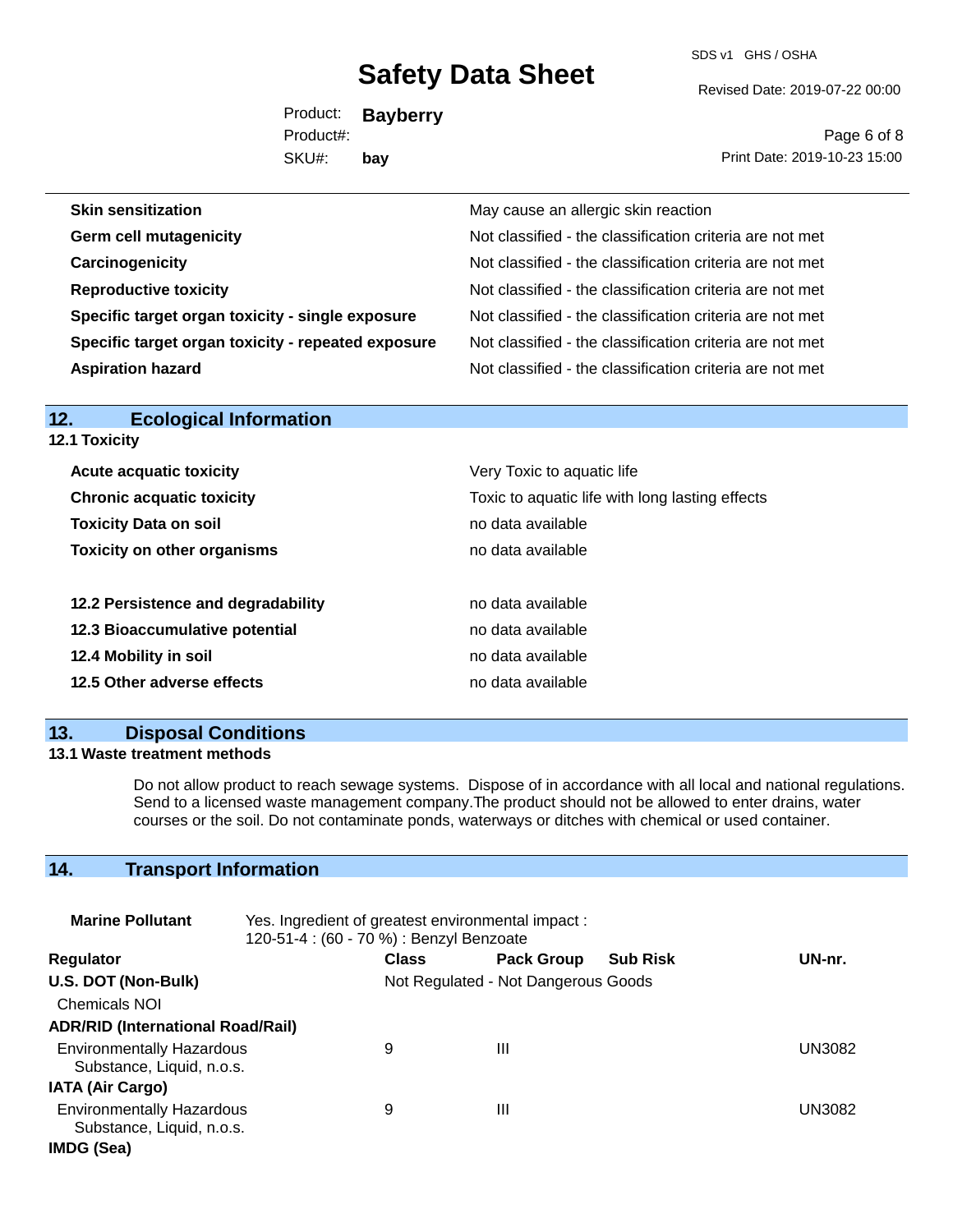Revised Date: 2019-07-22 00:00

|                                              | Product:  |     | <b>Bayberry</b>                                 |                                                              |  |
|----------------------------------------------|-----------|-----|-------------------------------------------------|--------------------------------------------------------------|--|
|                                              | Product#: |     |                                                 | Page 7 of 8                                                  |  |
|                                              | SKU#:     | bay |                                                 | Print Date: 2019-10-23 15:00                                 |  |
|                                              |           |     |                                                 |                                                              |  |
| <b>Environmentally Hazardous</b>             |           | 9   | $\mathbf{III}$                                  | UN3082                                                       |  |
| Substance, Liquid, n.o.s.                    |           |     |                                                 |                                                              |  |
|                                              |           |     |                                                 |                                                              |  |
| 15.<br><b>Regulatory Information</b>         |           |     |                                                 |                                                              |  |
| <b>U.S. Federal Regulations</b>              |           |     |                                                 |                                                              |  |
| <b>TSCA (Toxic Substance Control Act)</b>    |           |     |                                                 | All components of the substance/mixture are listed or exempt |  |
| 40 CFR(EPCRA, SARA, CERCLA and CAA)          |           |     | This product contains NO components of concern. |                                                              |  |
| <b>U.S. State Regulations</b>                |           |     |                                                 |                                                              |  |
| <b>California Proposition 65 Warning</b>     |           |     | This product contains the following components: |                                                              |  |
| 123-35-3(NF 204-622-5 0.01 - 0.1%            |           |     | beta-Myrcene (Natural Source)                   |                                                              |  |
| 202-345-4 0.01 - 0.1%<br>94-59-7             |           |     | Safrole (Natural Source)                        |                                                              |  |
| $93 - 15 - 2$<br>$202 - 223 - 0 \leq 40$ ppm |           |     | Methyl Eugenol (Natural Source)                 |                                                              |  |
| <b>Canadian Regulations</b>                  |           |     |                                                 |                                                              |  |
| <b>DSL</b>                                   |           |     | 100.00% of the components are listed or exempt. |                                                              |  |

## **16. Other Information**

## **GHS H-Statements referred to under section 3 and not listed in section 2**

| H226 : Flammable liquid and vapour                       | H303 : May be harmful if swallowed                             |  |  |
|----------------------------------------------------------|----------------------------------------------------------------|--|--|
| H304 : May be fatal if swallowed and enters airways      | H312 : Harmful in contact with skin                            |  |  |
| H315 : Causes skin irritation                            | H317 : May cause an allergic skin reaction                     |  |  |
| H319 : Causes serious eye irritation                     | H320 : Causes eye irritation                                   |  |  |
| H332 : Harmful if inhaled                                | H335 : May cause respiratory irritation                        |  |  |
| H401 : Toxic to aquatic life                             | H410 : Very toxic to aquatic life with long lasting<br>effects |  |  |
| H412 : Harmful to aquatic life with long lasting effects |                                                                |  |  |
| <b>Total Fractional Values</b>                           |                                                                |  |  |
| (TFV) Risk                                               | (TFV) Risk                                                     |  |  |
| (43.16) Aquatic Chronic Toxicity, Category 3             | (26.09) Acute Toxicity Inhalation, Category 5                  |  |  |
| (9.80) Sensitization, Skin, Category 1A                  | (4.30) Aquatic Chronic Toxicity, Category 2                    |  |  |
| (3.23) Sensitization, Skin, Category 1B                  | (3.00) Aquatic Chronic Toxicity, Category 4                    |  |  |

- 
- 
- 
- (2.87) Aquatic Acute Toxicity, Category 1 (2.30) Skin Corrosion/Irritation, Category 3
- (1.40) Acute Toxicity Dermal, Category 5 (1.07) Acute Toxicity Oral, Category 4

#### Remarks

This safety data sheet is based on the properties of the material known to Wellington Fragrance at the time the data sheet was issued. The safety data sheet is intended to provide information for a health and safety assessment of the material and the circumstances, under which it is packaged, stored or applied in the workplace. For such a safety assessment Wellington Fragrance holds no responsibility. This document is not intended for quality assurance purposes.